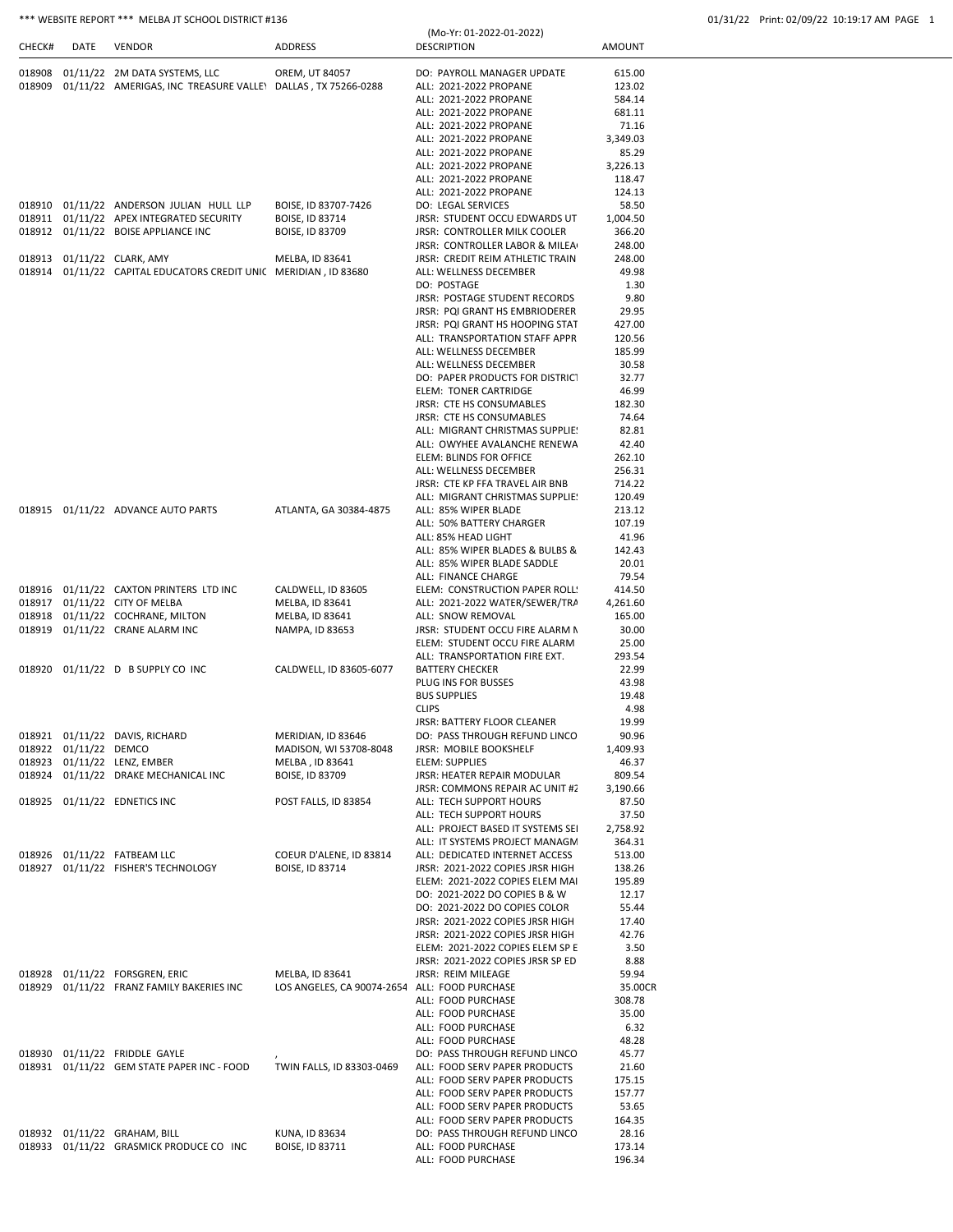### \*\*\* WEBSITE REPORT \*\*\* MELBA JT SCHOOL DISTRICT #136

|  | 01/31/22 Print: 02/09/22 10:19:17 AM PAGE 2 |  |  |  |
|--|---------------------------------------------|--|--|--|
|--|---------------------------------------------|--|--|--|

| CHECK#           | DATE                 | <b>VENDOR</b>                                                                          | ADDRESS                                    | (Mo-Yr: 01-2022-01-2022)<br><b>DESCRIPTION</b>                         | <b>AMOUNT</b>        |
|------------------|----------------------|----------------------------------------------------------------------------------------|--------------------------------------------|------------------------------------------------------------------------|----------------------|
|                  |                      |                                                                                        |                                            |                                                                        |                      |
| 018934<br>018935 |                      | 01/11/22 HUNTER, CHRISTIE<br>01/11/22 IDAHO DIGITAL LEARNING ACADEI                    | MELBA, ID 83641                            | JRSR: CREDIT REIM BSU TRACKLING                                        | 370.00               |
| 018936           |                      | 01/11/22 STATE OF IDAHO, DEPT H & W                                                    | BOISE, ID 83707<br>BOISE, ID 83720-0036    | ALL: 2021-2022 OCCUPATIONAL THI<br>ALL: 2021-2022 MEDICAID MATCH       | 670.00<br>5,933.20   |
| 018937           | 01/11/22 ISBA INC    |                                                                                        | <b>BOISE, ID 83702</b>                     | DO: POLICY UPDATE                                                      | 695.00               |
| 018938           |                      | 01/11/22 JAMISON DON                                                                   | MELBA, ID 83641                            | DO: PASS THROUGH REFUND LINCO                                          | 154.92               |
| 018939           |                      | 01/11/22 JOHNSTONE SUPPLY                                                              | <b>BOISE, ID 83713</b>                     | JRSR: STUDENT OCCU HEATER MOT                                          | 245.65               |
| 018940           |                      | 01/11/22 KENNEDY KRYSTINA                                                              | MELBA, ID 83641                            | ELEM: REIM PRESCHOOL SNACKS                                            | 39.82                |
| 018941           |                      | 01/11/22 LENZ BOB                                                                      | MELBA, ID 83641                            | DO: PASS THROUGH REFUND LINCO                                          | 363.84               |
| 018942           |                      | 01/11/22 MANGUM, DAVE                                                                  | NAMPA, ID 83686                            | DO: PASS THROUGH REFUND LINCO                                          | 45.77                |
| 018943           |                      | 01/11/22 MANGUM, PAMELA                                                                | NAMPA, ID 83686                            | DO: PASS THROUGH REFUND LINCO                                          | 45.77                |
| 018944           |                      | 01/11/22 MEADOW GOLD DAIRIES INC                                                       | ATLANTA, GA 30374-6496                     | ALL: FOOD PURCHASE                                                     | 331.98               |
|                  |                      |                                                                                        |                                            | ALL: FOOD PURCHASE                                                     | 1,111.42             |
| 018945           |                      | 01/11/22 MENDEZ, DOLORES                                                               | NAMPA, ID 83687                            | ALL: LUNCH MONEY REFUND                                                | 39.10                |
| 018946           |                      | 01/11/22 MINERT & ASSOCIATES                                                           | MERIDIAN, ID 83680                         | ALL: 85% ANNUAL FEE                                                    | 175.00               |
| 018947<br>018948 |                      | 01/11/22 NASCO MODESTO<br>01/11/22 NEUMEYER MARY                                       | FORT ATKINSON, WI 53538<br>EAGLE, ID 83616 | JRSR: CM ART ROOM SUPPLIES 2ND<br>ALL: 2021-2022 SCHOOL PSYHOLOG       | 316.57<br>3,500.55   |
| 018949           |                      | 01/11/22 GOOD SOURCE TOOLS FOR SCHOC EMMETT, ID 83617                                  |                                            | ALL: FOOD PURCHASE                                                     | 1,027.98             |
|                  |                      |                                                                                        |                                            | ALL: FOOD PURCHASE                                                     | 6,232.49             |
|                  |                      |                                                                                        |                                            | ALL: FOOD PURCHASE                                                     | 1,331.80             |
|                  |                      |                                                                                        |                                            | ALL: FOOD PURCHASE                                                     | 2,005.32             |
|                  |                      |                                                                                        |                                            | ALL: FOOD PURCHASE                                                     | 5,277.70             |
|                  |                      |                                                                                        |                                            | ALL: FOOD PURCHASE                                                     | 115.42               |
|                  |                      |                                                                                        |                                            | ALL: FOOD PURCHASE                                                     | 145.84CR             |
|                  |                      |                                                                                        |                                            | ALL: FOOD PURCHASE                                                     | 5,277.70CR           |
| 018950<br>018951 | 01/11/22 OETC        |                                                                                        | SALEM, OR 97301                            | DO: IETA CONFERENCE 2 REGISTRAT                                        | 140.00               |
| 018952           |                      | 01/11/22 CALDWELL PETERBUILT<br>01/11/22 RACKSIMPLY                                    | SALTLAKE CITY, UT 84127<br>BOISE, ID 83703 | ALL: 85% DEF FLUID<br>ALL: VEEAM INSTALL AND SETUP                     | 143.40<br>531.25     |
| 018953           |                      | 01/11/22 RISE EARLY INTERVENTION LLC                                                   | MESA, AZ 85206                             | ALL: 2021-2022 SPEECH & LANG THI                                       | 4,095.00             |
| 018954           |                      | 01/11/22 RUIZ, ANTOJITOS                                                               | NAMPA, ID 83687                            | ** VOID **                                                             | 0.00                 |
| 018955           |                      | 01/11/22 SERVICE ALTERNATIVE INC                                                       | OAK HARBOR, WA 98277-148                   | JRSR: RIGHT RESPONSE RECERTIFICA                                       | 96.97                |
| 018956           |                      | 01/11/22 SHAMROCK FOODS COMPANY                                                        | SEATTLE, WA 98124                          | ALL: FOOD PURCHASE                                                     | 314.52               |
|                  |                      |                                                                                        |                                            | ALL: FOOD PURCHASE                                                     | 798.25               |
|                  |                      |                                                                                        |                                            | ALL: FOOD PURCHASE                                                     | 375.30               |
|                  |                      |                                                                                        |                                            | ALL: FOOD PURCHASE                                                     | 362.42               |
|                  |                      |                                                                                        |                                            | ALL: FOOD PURCHASE                                                     | 362.42CR             |
|                  |                      |                                                                                        |                                            | ALL: FOOD PURCHASE                                                     | 252.78               |
| 018957           |                      | 01/11/22 SOPHUS HEALTH INC                                                             | PORTLAND, OR 97204-2405                    | ALL: 2021-2022 HEALTH PLAN CONS<br>ALL: 2021-2022 HEALTH PLAN CONS     | 2,500.00<br>2,500.00 |
| 018958           |                      | 01/11/22 UNITED OIL                                                                    | CALDWELL, ID 83606-0160                    | ALL: DYED DIESEL                                                       | 1,702.64             |
|                  |                      |                                                                                        |                                            | ALL: UNLEADED FUEL                                                     | 678.20               |
|                  |                      |                                                                                        |                                            | ALL: DYED DIESEL                                                       | 1,566.65             |
|                  |                      |                                                                                        |                                            | ALL: UNLEADED FUEL                                                     | 345.32               |
| 018959           |                      | 01/11/22 VERIZON WIRELESS                                                              | DALLAS, TX 75266-0108                      | ALL: 2021-2022 ADMIN CELL PHONE                                        | 395.00               |
| 018960           |                      | 01/11/22 WRIGHT PAM                                                                    | MELBA, ID 83641                            | DO: PASS THROUGH REFUND LINCO                                          | 154.92               |
| 018961           |                      | 01/11/22 ZIMNEY MARGE                                                                  | EAGLE, ID 83616                            | DO: PASS THROUGH REFUND LINCO                                          | 28.16                |
| 018962           |                      | 01/11/22 SYSCO USA INC                                                                 | BOISE, ID 83717                            | ALL: FOOD PURCHASE                                                     | 738.08               |
|                  |                      |                                                                                        |                                            | ALL: FOOD PURCHASE<br>ALL: FOOD PURCHASE                               | 650.55<br>213.07     |
| 018963           |                      | 01/11/22 GEM STATE PAPER INC - MAINT                                                   | TWIN FALLS, ID 83303-0469                  | JRSR: VACUUM HEADS                                                     | 55.90                |
|                  |                      |                                                                                        |                                            | JRSR: TOILET BRUSHES & LAUNDRY !                                       | 230.62               |
|                  |                      |                                                                                        |                                            | ELEM: VACUUM REPAIR                                                    | 47.73                |
|                  |                      | 018964 01/11/22 ALLIED BUSINESS SOLUTIONS INC BOISE, ID 83704                          |                                            | DO: POSTAGE                                                            | 107.44               |
|                  |                      |                                                                                        |                                            | ELEM: POSTAGE                                                          | 62.72                |
|                  |                      |                                                                                        |                                            | JRSR: POSTAGE                                                          | 289.84               |
|                  |                      | 018965 01/11/22 CAPITAL EDUCATORS CREDIT UNIC MERIDIAN, ID 83680                       |                                            | ALL: MIGRANT CHRISTMAS FOOD                                            | 62.04                |
|                  |                      |                                                                                        |                                            | <b>JRSR: HS GLOWFORGE</b>                                              | 3,226.93             |
|                  |                      |                                                                                        |                                            | <b>JRSR: HS GLOWFORGE</b>                                              | 2,062.47             |
|                  |                      | 018966 01/11/22 CONSOLIDATED ELECTRIC DIST INC SAN FRANCISCO, CA 94139-88 JRSR BALLAST |                                            | ELEM: STUDENT OCCU LED REPLACE                                         | 397.50<br>393.96     |
| 018967           |                      | 01/11/22 IDAHO DIGITAL LEARNING ACADEI BOISE, ID 83707                                 |                                            | ALL: 2021-2022 OCCUPATIONAL THI                                        | 175.00               |
|                  |                      | 018968 01/11/22 LEADING EDGE ELECTRIC                                                  | NAMPA, ID 83651                            | JRSR: STUDENT OCCU INSTALL OUTI                                        | 769.25               |
|                  |                      | 018969 01/11/22 MOOS, KYLE                                                             | WILSON, ID 83641                           | DO: REIM TRAVEL EXP FOR CONFERI                                        | 322.00               |
|                  | 018970 01/11/22 OETC |                                                                                        | SALEM, OR 97301                            | DO: IETA CONFERENCE 2 REGISTRAT                                        | 140.00               |
|                  |                      | 018971 01/13/22 ADVANCE AUTO PARTS                                                     | ATLANTA, GA 30384-4875                     | ALL: 85% FLUIDS & GREASE                                               | 968.26               |
|                  |                      | 018972 01/13/22 FISHER'S FINANCE INC                                                   | DALLAS, TX 75266-0831                      | DO: 2021-2022 COPIER LEASE DO                                          | 64.32                |
|                  |                      |                                                                                        |                                            | JRSR: 2021-2022 COPIER LEASE SP E                                      | 35.00                |
|                  |                      |                                                                                        |                                            | ELEM: 2021-2022 COPIER LEASE ELE                                       | 134.86               |
|                  |                      |                                                                                        |                                            | JRSR: 2021-2022 COPIER LEASE JRSR<br>ELEM: 2021-2022 COPIER LEASE SP I | 134.86<br>35.00      |
|                  |                      |                                                                                        |                                            | JRSR: 2021-2022 COPIER LEASE JRSR                                      | 64.32                |
| 018973           |                      | 01/13/22 ALLIED BUSINESS SOLUTIONS INC                                                 | BOISE, ID 83704                            | DO: POSTAGE                                                            | 30.00                |
| 018974           | 01/25/22 PAYROLL     |                                                                                        | MELBA, ID 83641                            | COLLEGE & CAREER ADVISIN - 01202                                       | 1,170.83             |
|                  |                      |                                                                                        |                                            | ELEMENTARY TEACHER - 012022                                            | 77,052.45            |
|                  |                      |                                                                                        |                                            | IDAHO READING INITIA - 012022                                          | 2,958.33             |
|                  |                      |                                                                                        |                                            | ELEM ED ASSISTANT - 012022                                             | 252.44               |
|                  |                      |                                                                                        |                                            | LEP EDUCATIONAL ASST - 012022                                          | 444.22               |
|                  |                      |                                                                                        |                                            | MUSIC ELEMENTARY - 012022                                              | 4,043.83             |
|                  |                      |                                                                                        |                                            | IDAHO READING ED AST - 012022<br>ELEM SUBSTITUTES - 012022             | 1,015.31<br>870.00   |
|                  |                      |                                                                                        |                                            | SECONDARY TEACHER - 012022                                             | 98,150.16            |
|                  |                      |                                                                                        |                                            | MUSIC SECONDARY - 012022                                               | 3,697.91             |
|                  |                      |                                                                                        |                                            | HS SUBSTITUTES - 012022                                                | 1,702.50             |
|                  |                      |                                                                                        |                                            | EXCEPT. CHILD TEACHR - 012022                                          | 11,581.82            |
|                  |                      |                                                                                        |                                            | PRESCHOOL EDUC ASST - 012022                                           | 666.50               |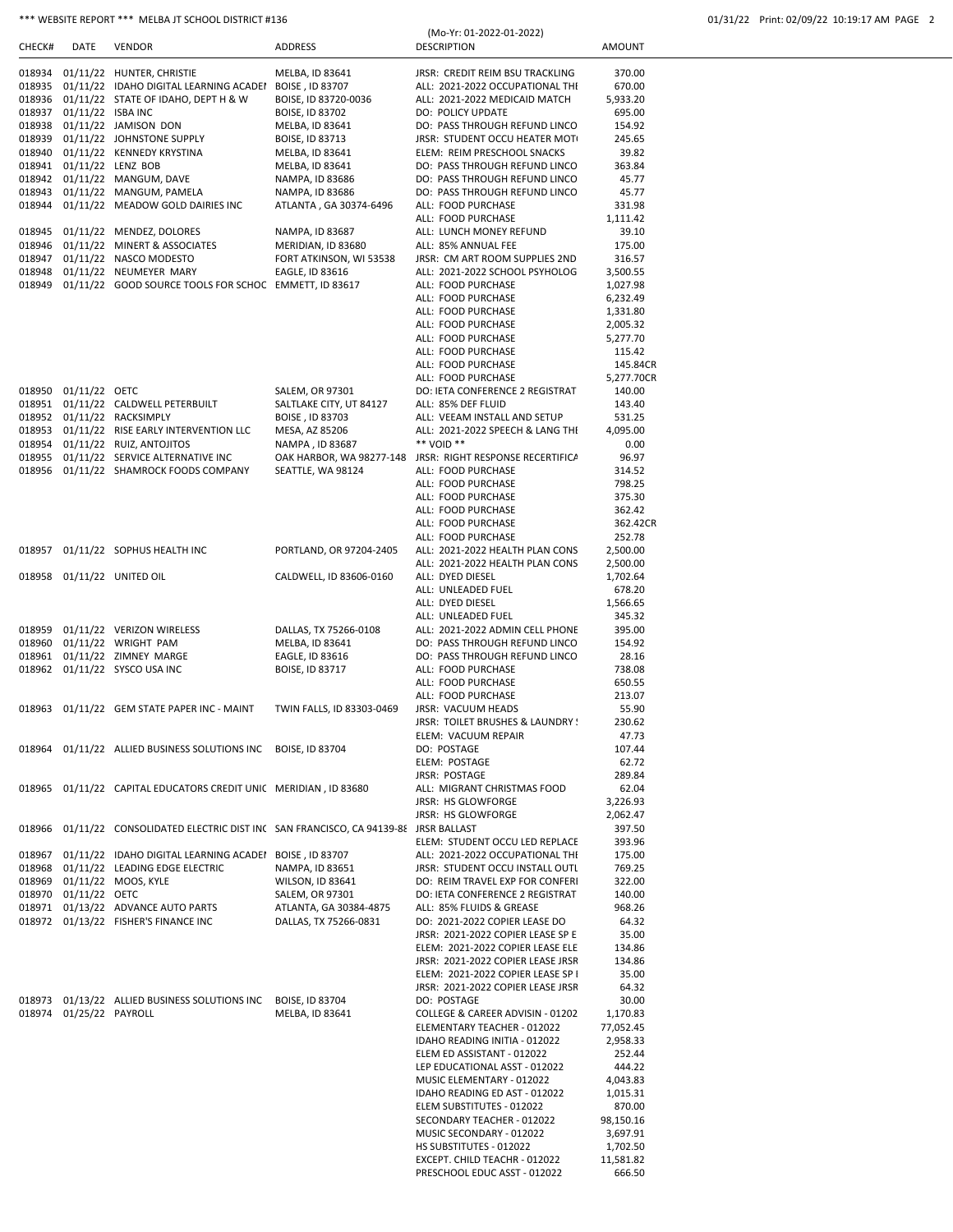## \*\*\* WEBSITE REPORT \*\*\* MELBA JT SCHOOL DISTRICT #136 01/31/22 Print: 02/09/22 10:19:17 AM PAGE 3

|  |                                      |                            | INTERSCHOLASTIC - 012022                               | 460.00             |  |
|--|--------------------------------------|----------------------------|--------------------------------------------------------|--------------------|--|
|  |                                      |                            | SPORTS JH - CERTIFIED - 012022                         | 456.67             |  |
|  |                                      |                            | ADVISOR CERT - 012022                                  | 1,353.65           |  |
|  |                                      |                            | ADVISOR CERT - 012022                                  | 249.99             |  |
|  |                                      |                            | BASKETBALL COACH - CERTI - 012022                      | 625.00             |  |
|  |                                      |                            | HC CERT CROSS COUNTRY - 012022                         | 543.48             |  |
|  |                                      |                            | CROSS COUNTRY - CERTIFIE - 012022                      | 200.00             |  |
|  |                                      |                            | FOOTBALL COACH - CERTIFI - 012022<br>HC CLASS - 012022 | 258.40<br>6,750.00 |  |
|  |                                      |                            |                                                        |                    |  |
|  |                                      |                            | ADVISOR CLASSIFIED - 012022                            | 250.00             |  |
|  |                                      |                            | AC CLASSIFIED - 012022                                 | 6,291.68           |  |
|  |                                      |                            | NURSING PROGRAM - 012022                               | 2,064.43           |  |
|  |                                      |                            | GUIDANCE/HEALTH SLRY - 012022                          | 4,342.25           |  |
|  |                                      |                            | INSTRUCT IMPROVE AID - 012022                          | 2,760.85           |  |
|  |                                      |                            | MEDIA EDUCAT ASST - 012022                             | 1,723.90           |  |
|  |                                      |                            | TECHNOLOGY DIRECTOR - 012022                           | 4,027.28           |  |
|  |                                      |                            | TECHNOLOGY ASSISTANT - 012022                          | 3,166.66           |  |
|  |                                      |                            | DIST. ADMINISTRATOR - 012022                           | 8,154.16           |  |
|  |                                      |                            | DIST ADMIN SECRETARY - 012022                          | 1,505.36           |  |
|  |                                      |                            | SCHOOL ADMINISTRATOR - 012022                          | 12,801.91          |  |
|  |                                      |                            | SCHOOL ADM SECRETARY - 012022                          | 5,304.99           |  |
|  |                                      |                            | <b>BUSINESS OPERATION - 012022</b>                     | 3,745.41           |  |
|  |                                      |                            | BUSINESS SECRETARY - 012022                            | 2,716.50           |  |
|  |                                      |                            | BUILDING CARE SALARY - 012022                          | 8,335.24           |  |
|  |                                      |                            | MAINTENANCE SALARY - 012022                            | 4,449.80           |  |
|  |                                      |                            | <b>MAINTENANCE HB743 - 012022</b>                      | 5,253.69           |  |
|  |                                      |                            | PUPIL TO SCHOOL - 012022                               | 4,884.63           |  |
|  |                                      |                            | TRANSPORTATION SUPERVISO - 012                         | 491.13             |  |
|  |                                      |                            | TRANSPORTATION TRAINER - 01202.                        | 491.13             |  |
|  |                                      |                            | TRANSPORTATION DISPATCHE - 012(                        | 975.88             |  |
|  |                                      |                            | TRANSPORTATION TECHNICIA - 0120                        | 3,110.52           |  |
|  |                                      |                            | TRANS ACTIVITY SALRY - 012022                          | 536.75             |  |
|  |                                      |                            | VO ED HEALTH OCCUPATIONS - 0120                        | 226.89             |  |
|  |                                      |                            | VO ED TEACHER ASS'T - 012022                           | 238.75             |  |
|  |                                      |                            | MIGRANT ADMIN. SALARIES - 01202                        | 679.33             |  |
|  |                                      |                            | TITLE I MIGRANT ED A - 012022                          | 1,254.80           |  |
|  |                                      |                            | VO ED BUSINESS - 012022                                | 226.89             |  |
|  |                                      |                            | VO ED AGRICULTURE - 012022                             | 630.82             |  |
|  |                                      |                            | IDEA PART B SALARIES - 012022                          | 500.00             |  |
|  |                                      |                            | IDEA PART B AIDE SALARIE - 012022                      | 1,206.05           |  |
|  |                                      |                            | IDEA PRESCHOOL EA SALARY - 01202                       | 67.00              |  |
|  |                                      |                            | MEDICAID CERTIFIED SALAR - 01202.                      | 3,467.58           |  |
|  |                                      |                            | MEDICAID EA SALARIES - 012022                          | 4,399.38           |  |
|  |                                      |                            | TITLE IA ADMIN SALARY - 012022                         | 557.91             |  |
|  |                                      |                            | TITLE I EDUCAT ASST - 012022                           | 4,930.02           |  |
|  |                                      |                            | FOOD SERVICE SALARY - 012022                           | 9,472.84           |  |
|  | 018975 01/25/22 PACIFIC SOURCE COBRA | SPRINGFIELD, OR 97475      | Ins: COBRA - 012022                                    | 1.36               |  |
|  |                                      |                            | Ins: COBRA - 012022                                    | 0.05               |  |
|  |                                      |                            | Ins. COBRA - 012022                                    | 1.00               |  |
|  |                                      |                            | Ins: COBRA - 012022                                    | 0.76               |  |
|  |                                      |                            | Ins: COBRA - 012022                                    | 1.72               |  |
|  |                                      |                            | Ins: COBRA - 012022                                    | 1.50               |  |
|  |                                      |                            | Ins: COBRA - 012022                                    | 1.50               |  |
|  |                                      |                            | Ins: COBRA - 012022                                    | 2.00               |  |
|  |                                      |                            | Ins: COBRA - 012022                                    | 1.04               |  |
|  |                                      |                            | Ins: COBRA - 012022                                    | 2.00               |  |
|  |                                      |                            | Ins: COBRA - 012022                                    | 4.01               |  |
|  |                                      |                            | Ins: COBRA - 012022                                    | 1.50               |  |
|  |                                      |                            | Ins: COBRA - 012022                                    | 1.00               |  |
|  |                                      |                            | Ins: COBRA - 012022                                    | 1.00               |  |
|  |                                      |                            | Ins: COBRA - 012022                                    | 2.47               |  |
|  |                                      |                            | Ins: COBRA - 012022                                    | 1.73               |  |
|  |                                      |                            | Ins: COBRA - 012022                                    | 0.38               |  |
|  |                                      |                            |                                                        |                    |  |
|  |                                      |                            | Ins: COBRA - 012022                                    | 0.24               |  |
|  |                                      |                            | Ins: COBRA - 012022                                    | 0.96               |  |
|  |                                      |                            | Ins: COBRA - 012022                                    | 0.85               |  |
|  |                                      |                            | Ins: COBRA - 012022                                    | 2.90               |  |
|  |                                      |                            | Ins: COBRA - 012022                                    | 1.00               |  |
|  |                                      |                            | Ins: COBRA - 012022                                    | 0.30               |  |
|  |                                      |                            | Ins: COBRA - 012022                                    | 0.05               |  |
|  |                                      |                            | Ins: COBRA - 012022                                    | 0.14               |  |
|  |                                      |                            | Ins: COBRA - 012022                                    | 0.05               |  |
|  |                                      |                            | Ins: COBRA - 012022                                    | 1.00               |  |
|  |                                      |                            | Ins: COBRA - 012022                                    | 22.52              |  |
|  |                                      |                            | Ins: COBRA - 012022                                    | 19.23              |  |
|  |                                      |                            | Ins: COBRA - 012022                                    | 0.07               |  |
|  |                                      |                            | Ins: COBRA - 012022                                    | 3.00               |  |
|  |                                      |                            | Ins: COBRA - 012022                                    | 2.67               |  |
|  | 018976 01/25/22 Met Life Ins: Dental | Kansas City, MO 64180-4466 | Ins: Dental - 012022                                   | 42.18              |  |
|  |                                      |                            | Ins: Dental - 012022                                   | 25.44              |  |
|  |                                      |                            | Ins: Dental - 012022                                   | 8.04               |  |
|  |                                      |                            |                                                        |                    |  |
|  |                                      |                            | Ins: Dental - 012022<br>Ins: Dental - 012022           | 50.22<br>50.22     |  |
|  |                                      |                            | Ins: Dental - 012022                                   | 33.48              |  |

(Mo-Yr: 01-2022-01-2022)

CHECK# DATE VENDOR ADDRESS DESCRIPTION AMOUNT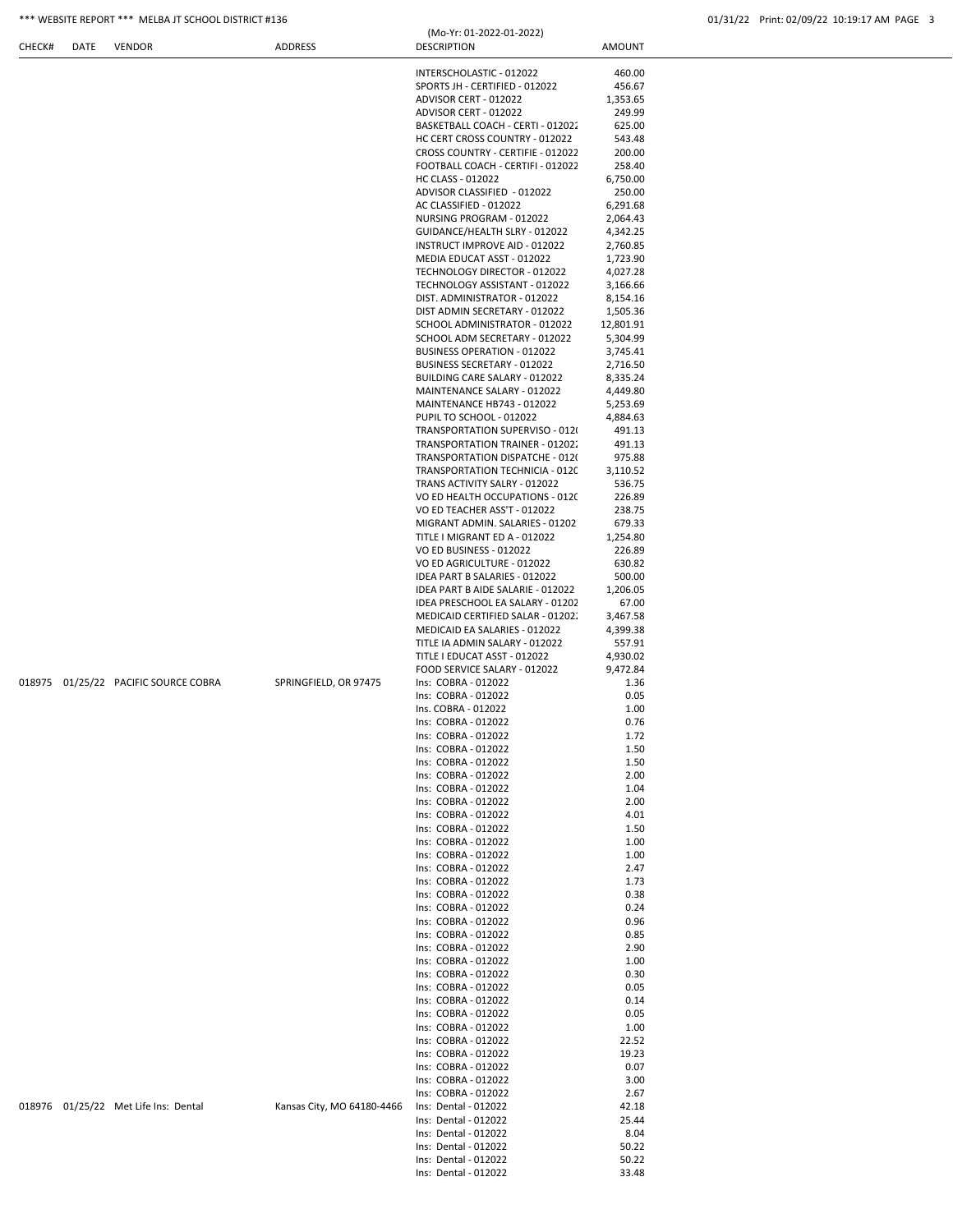# \*\*\* WEBSITE REPORT \*\*\* MELBA JT SCHOOL DISTRICT #136 (Mo. Yr: 01-2022-01-2022) 01/31/22 Print: 02/09/22 10:19:17 AM PAGE 4

|  |  | 01/31/22 Print: 02/09/22 10:19:17 AM PAGE 4 |  |  |
|--|--|---------------------------------------------|--|--|
|  |  |                                             |  |  |

|  |                                          |                            | Ins: Dental - 012022<br>Ins: Dental - 012022         | 24.49<br>12.72  |  |
|--|------------------------------------------|----------------------------|------------------------------------------------------|-----------------|--|
|  |                                          |                            |                                                      |                 |  |
|  |                                          |                            |                                                      |                 |  |
|  |                                          |                            | Ins: Dental - 012022                                 | 2.34            |  |
|  |                                          |                            | Ins: Dental - 012022                                 | 16.74           |  |
|  |                                          |                            | Ins: Dental - 012022<br>Ins: Dental - 012022         | 544.03<br>66.96 |  |
|  |                                          |                            | Ins. Dental - 012022                                 | 33.48           |  |
|  |                                          |                            | Ins: Dental - 012022                                 | 55.92           |  |
|  |                                          |                            | Ins: Dental - 012022                                 | 66.96           |  |
|  |                                          |                            | Ins: Dental - 012022                                 | 41.19           |  |
|  |                                          |                            | Ins: Dental - 012022<br>Ins: Dental - 012022         | 50.22<br>33.48  |  |
|  |                                          |                            | Ins: Dental - 012022                                 | 6.70            |  |
|  |                                          |                            | Ins: Dental - 012022                                 | 49.22           |  |
|  |                                          |                            | Ins: Dental - 012022                                 | 33.48           |  |
|  |                                          |                            | Ins: Dental - 012022<br>Ins: Dental - 012022         | 7.91            |  |
|  |                                          |                            | Ins: Dental - 012022                                 | 32.21<br>9.71   |  |
|  |                                          |                            | Ins: Dental - 012022                                 | 66.96           |  |
|  |                                          |                            | Ins: Dental - 012022                                 | 33.48           |  |
|  |                                          |                            | Ins: Dental - 012022                                 | 443.62          |  |
|  | 018977 01/25/22 Met Life Ins: Vision     | Kansas City, MO 64180-4466 | Ins: Vision - 012022                                 | 6.36            |  |
|  |                                          |                            | Ins: Vision - 012022<br>Ins: Vision - 012022         | 1.90<br>15.71   |  |
|  |                                          |                            | Ins: Vision - 012022                                 | 122.30          |  |
|  |                                          |                            | Ins: Vision - 012022                                 | 2.42            |  |
|  |                                          |                            | Ins: Vision - 012022                                 | 11.01           |  |
|  |                                          |                            | Ins: Vision - 012022<br>Ins: Vision - 012022         | 143.25          |  |
|  |                                          |                            | Ins: Vision - 012022                                 | 6.36<br>6.36    |  |
|  |                                          |                            | Ins: Vision - 012022                                 | 18.43           |  |
|  |                                          |                            | Ins: Vision - 012022                                 | 5.34            |  |
|  |                                          |                            | Ins: Vision - 012022                                 | 6.12            |  |
|  |                                          |                            | Ins: Vision - 012022<br>Ins: Vision - 012022         | 1.50<br>6.36    |  |
|  |                                          |                            | Ins: Vision - 012022                                 | 9.54            |  |
|  |                                          |                            | Ins: Vision - 012022                                 | 25.53           |  |
|  |                                          |                            | Ins: Vision - 012022                                 | 12.72           |  |
|  |                                          |                            | Ins: Vision - 012022                                 | 6.64            |  |
|  |                                          |                            | Ins: Vision - 012022<br>Ins: Vision - 012022         | 12.72<br>9.54   |  |
|  |                                          |                            | Ins: Vision - 012022                                 | 9.54            |  |
|  |                                          |                            | Ins: Vision - 012022                                 | 10.97           |  |
|  |                                          |                            | Ins: Vision - 012022                                 | 4.83            |  |
|  |                                          |                            | Ins: Vision - 012022<br>Ins: Vision - 012022         | 19.08<br>16.98  |  |
|  |                                          |                            | Ins: Vision - 012022                                 | 0.45            |  |
|  |                                          |                            | Ins: Vision - 012022                                 | 8.66            |  |
|  |                                          |                            | Ins: Vision - 012022                                 | 0.89            |  |
|  |                                          |                            | Ins: Vision - 012022                                 | 0.31            |  |
|  |                                          |                            | Ins: Vision - 012022<br>Ins: Vision - 012022         | 0.30<br>0.32    |  |
|  | 018978 01/25/22 Met Life Ins: Group Life | Kansas City, MO 64180-4466 | Ins: Group Life - 012022                             | 0.34            |  |
|  |                                          |                            | Ins: Group Life - 012022                             | 0.68            |  |
|  |                                          |                            | Ins: Group Life - 012022                             | 3.54            |  |
|  |                                          |                            | Ins: Group Life - 012022                             | 3.17            |  |
|  |                                          |                            | Ins: Group Life - 012022<br>Ins: Group Life - 012022 | 5.61<br>93.84   |  |
|  |                                          |                            | Ins: Group Life - 012022                             | 1.46            |  |
|  |                                          |                            | Ins: Group Life - 012022                             | 7.32            |  |
|  |                                          |                            | Ins: Group Life - 012022                             | 9.76            |  |
|  |                                          |                            | Ins: Group Life - 012022                             | 5.09            |  |
|  |                                          |                            | Ins: Group Life - 012022<br>Ins: Group Life - 012022 | 9.76<br>19.59   |  |
|  |                                          |                            | Ins: Group Life - 012022                             | 6.65            |  |
|  |                                          |                            | Ins: Group Life - 012022                             | 0.24            |  |
|  |                                          |                            | Ins: Group Life - 012022                             | 2.44            |  |
|  |                                          |                            | Ins: Group Life - 012022                             | 4.88            |  |
|  |                                          |                            | Ins: Group Life - 012022<br>Ins: Group Life - 012022 | 4.88<br>4.88    |  |
|  |                                          |                            | Ins: Group Life - 012022                             | 1.15            |  |
|  |                                          |                            | Ins: Group Life - 012022                             | 4.70            |  |
|  |                                          |                            | Ins: Group Life - 012022                             | 14.14           |  |
|  |                                          |                            | Ins: Group Life - 012022                             | 4.88            |  |
|  |                                          |                            | Ins: Group Life - 012022<br>Ins: Group Life - 012022 | 4.88<br>109.93  |  |
|  |                                          |                            | Ins: Group Life - 012022                             | 8.45            |  |
|  |                                          |                            | Ins: Group Life - 012022                             | 1.85            |  |
|  |                                          |                            | Ins: Group Life - 012022                             | 13.03           |  |
|  |                                          |                            | Ins: Group Life - 012022                             | 0.23            |  |
|  |                                          |                            | Ins: Group Life - 012022<br>Ins: Group Life - 012022 | 14.64<br>11.57  |  |
|  |                                          |                            | Ins: Group Life - 012022                             | 0.49            |  |
|  |                                          |                            | Ins: Group Life - 012022                             | 4.07            |  |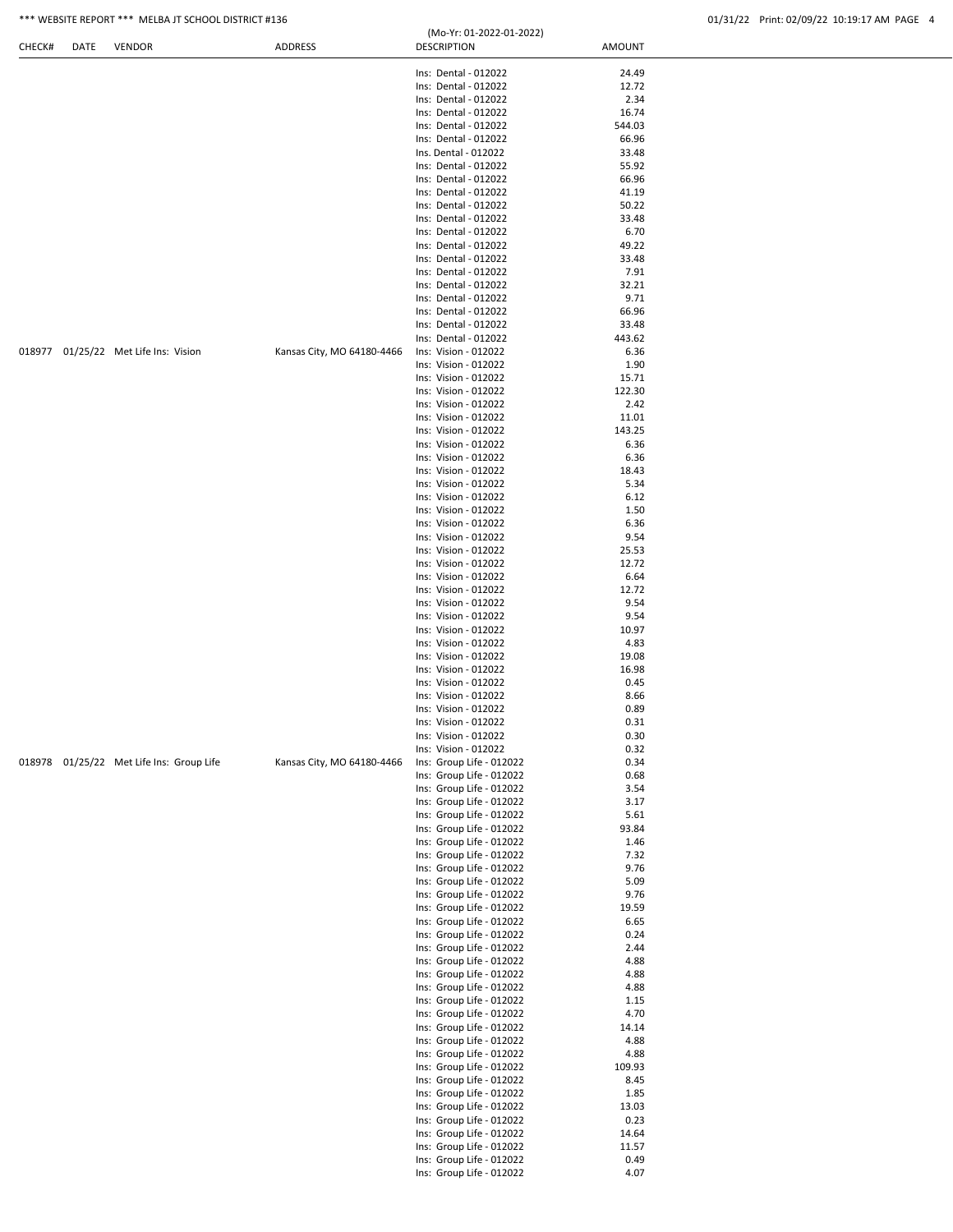|        |      | *** WEBSITE REPORT *** MELBA JT SCHOOL DISTRICT #136 |                            |                                                |               | 01/31/22 Print: 02/09/22 10:19:17 AM PAGE 5 |
|--------|------|------------------------------------------------------|----------------------------|------------------------------------------------|---------------|---------------------------------------------|
| CHECK# | DATE | <b>VENDOR</b>                                        | <b>ADDRESS</b>             | (Mo-Yr: 01-2022-01-2022)<br><b>DESCRIPTION</b> | <b>AMOUNT</b> |                                             |
|        |      |                                                      |                            | Ins: Group Life - 012022                       | 3.71          |                                             |
|        |      |                                                      |                            | Ins: Group Life - 012022                       | 0.25          |                                             |
|        |      | 018979 01/25/22 Met Life Ins: Long Term Dis          | Kansas City, MO 64180-4466 | Ins: Long Term Dis - 012022                    | 1.88          |                                             |
|        |      |                                                      |                            | Ins: Long Term Dis - 012022                    | 7.18          |                                             |
|        |      |                                                      |                            | Ins: Long Term Dis - 012022                    | 6.47          |                                             |
|        |      |                                                      |                            | Ins: Long Term Dis - 012022                    | 9.46          |                                             |
|        |      |                                                      |                            | Ins: Long Term Dis - 012022                    | 10.84         |                                             |
|        |      |                                                      |                            | Ins: Long Term Dis - 012022                    | 9.15          |                                             |
|        |      |                                                      |                            | Ins: Long Term Dis - 012022                    | 8.68          |                                             |
|        |      |                                                      |                            | Ins: Long Term Dis - 012022                    | 5.61          |                                             |
|        |      |                                                      |                            | Ins: Long Term Dis - 012022                    | 14.82         |                                             |
|        |      |                                                      |                            | Ins: Long Term Dis - 012022                    | 34.25         |                                             |
|        |      |                                                      |                            | Ins: Long Term Dis - 012022                    | 20.09         |                                             |
|        |      |                                                      |                            | Ins: Long Term Dis - 012022                    | 2.33          |                                             |
|        |      |                                                      |                            | Ins: Long Term Dis - 012022                    | 2.19          |                                             |
|        |      |                                                      |                            | Ins: Long Term Dis - 012022                    | 2.30          |                                             |
|        |      |                                                      |                            | Ins: Long Term Dis - 012022                    | 7.48          |                                             |
|        |      |                                                      |                            | Ins: Long Term Dis - 012022                    | 22.68         |                                             |
|        |      |                                                      |                            | Ins: Long Term Dis - 012022                    | 8.41          |                                             |
|        |      |                                                      |                            | Ins: Long Term Dis - 012022                    | 7.69          |                                             |
|        |      |                                                      |                            | Ins: Long Term Dis - 012022                    | 192.76        |                                             |
|        |      |                                                      |                            | Ins: Long Term Dis - 012022                    | 2.46          |                                             |
|        |      |                                                      |                            | Ins: Long Term Dis - 012022                    | 7.21          |                                             |
|        |      |                                                      |                            | Ins: Long Term Dis - 012022                    | 8.20          |                                             |
|        |      |                                                      |                            | Ins: Long Term Dis - 012022                    | 0.92          |                                             |
|        |      |                                                      |                            | Ins: Long Term Dis - 012022                    | 159.21        |                                             |
|        |      |                                                      |                            | Ins: Long Term Dis - 012022                    | 0.26          |                                             |
|        |      |                                                      |                            |                                                |               |                                             |

|                       |                                    |                                                         | Ins: Long Term Dis - 012022  | 5.57      |
|-----------------------|------------------------------------|---------------------------------------------------------|------------------------------|-----------|
|                       |                                    |                                                         | Ins: Long Term Dis - 012022  | 6.94      |
|                       |                                    |                                                         | Ins: Long Term Dis - 012022  | 0.44      |
|                       |                                    |                                                         | Ins: Long Term Dis - 012022  | 0.43      |
|                       |                                    |                                                         | Ins: Long Term Dis - 012022  | 0.43      |
|                       |                                    |                                                         | Ins: Long Term Dis - 012022  | 1.19      |
|                       |                                    |                                                         | Ins: Long Term Dis - 012022  | 12.15     |
|                       | 018980 01/25/22 PACIFIC SOURCE FSA | SPRINGFIELD, OR 97475-0100 FSA Participant Fee - 012022 |                              | 4.50      |
|                       |                                    |                                                         | FSA Participant Fee - 012022 | 0.17      |
|                       |                                    |                                                         | FSA Participant Fee - 012022 | 1.66      |
|                       |                                    |                                                         | FSA Participant Fee - 012022 | 0.21      |
|                       |                                    |                                                         | FSA Participant Fee - 012022 | 0.63      |
|                       |                                    |                                                         | FSA Participant Fee - 012022 | 4.50      |
|                       |                                    |                                                         | FSA Participant Fee - 012022 | 0.83      |
|                       |                                    |                                                         | FSA Participant Fee - 012022 | 2.45      |
|                       |                                    |                                                         | FSA Participant Fee - 012022 | 5.98      |
|                       |                                    |                                                         | FSA Participant Fee - 012022 | 8.54      |
|                       |                                    |                                                         | FSA Participant Fee - 012022 | 1.34      |
|                       |                                    |                                                         | FSA Participant Fee - 012022 | 4.33      |
|                       |                                    |                                                         | FSA Participant Fee - 012022 | 0.46      |
|                       |                                    |                                                         | FSA Participant Fee - 012022 | 27.11     |
|                       |                                    |                                                         | FSA Participant Fee - 012022 | 1.71      |
|                       |                                    |                                                         | FSA Participant Fee - 012022 | 25.58     |
| 018981 01/25/22 PERSI |                                    | BOISE, ID 83720-0078                                    | Retirement - 012022          | 139.80    |
|                       |                                    |                                                         |                              |           |
|                       |                                    |                                                         | Retirement - 012022          | 9,207.02  |
|                       |                                    |                                                         | Retirement - 012022          | 53.04     |
|                       |                                    |                                                         | Retirement - 012022          | 474.45    |
|                       |                                    |                                                         | Retirement - 012022          | 11,719.11 |
|                       |                                    |                                                         | Retirement - 012022          | 441.53    |
|                       |                                    |                                                         | Retirement - 012022          | 482.83    |
|                       |                                    |                                                         | Retirement - 012022          | 1,382.87  |
|                       |                                    |                                                         | Retirement - 012022          | 79.58     |
|                       |                                    |                                                         | Retirement - 012022          | 510.12    |
|                       |                                    |                                                         | Retirement - 012022          | 518.46    |
|                       |                                    |                                                         | Retirement - 012022          | 329.64    |
|                       |                                    |                                                         | Retirement - 012022          | 205.84    |
|                       |                                    |                                                         | Retirement - 012022          | 973.61    |
|                       |                                    |                                                         | Retirement - 012022          | 179.74    |
|                       |                                    |                                                         | Retirement - 012022          | 2,161.97  |
|                       |                                    |                                                         | Retirement - 012022          | 858.96    |
|                       |                                    |                                                         | Retirement - 012022          | 447.20    |
|                       |                                    |                                                         | Retirement - 012022          | 324.35    |
|                       |                                    |                                                         | Retirement - 012022          | 981.65    |
|                       |                                    |                                                         | Retirement - 012022          | 531.31    |
|                       |                                    |                                                         | Retirement - 012022          | 627.29    |
|                       |                                    |                                                         | Retirement - 012022          | 311.49    |
|                       |                                    |                                                         | Retirement - 012022          | 39.19     |
|                       |                                    |                                                         | Retirement - 012022          | 233.80    |
|                       |                                    |                                                         | Retirement - 012022          | 371.40    |
|                       |                                    |                                                         | Retirement - 012022          | 75.32     |
|                       |                                    |                                                         | Retirement - 012022          | 27.09     |
|                       |                                    |                                                         | Retirement - 012022          | 28.51     |
|                       |                                    |                                                         | Retirement - 012022          | 27.09     |
|                       |                                    |                                                         | Retirement - 012022          | 66.61     |
|                       |                                    |                                                         | Retirement - 012022          | 588.64    |
|                       |                                    |                                                         | Retirement - 012022          | 81.11     |
|                       |                                    |                                                         | Retirement - 012022          | 149.83    |
|                       |                                    |                                                         |                              |           |
|                       |                                    |                                                         |                              |           |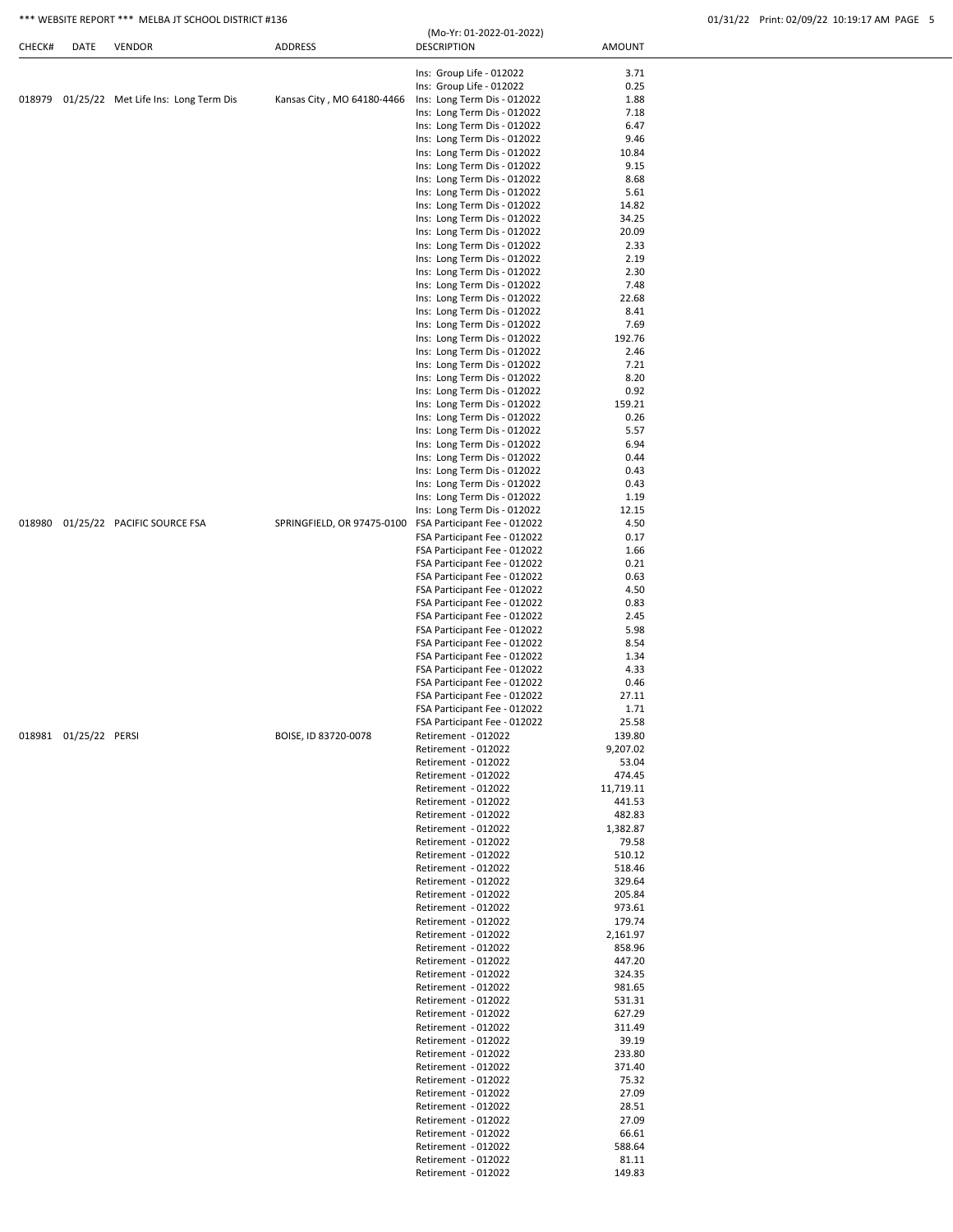## \*\*\* WEBSITE REPORT \*\*\* MELBA JT SCHOOL DISTRICT #136 01/31/22 Print: 02/09/22 10:19:17 AM PAGE 6

| CHECK# | DATE | <b>VENDOR</b>                       | ADDRESS                | <b>DESCRIPTION</b>            | <b>AMOUNT</b>    |
|--------|------|-------------------------------------|------------------------|-------------------------------|------------------|
|        |      |                                     |                        |                               |                  |
|        |      |                                     |                        | Retirement - 012022           | 203.71           |
|        |      |                                     |                        | Retirement - 012022           | 8.00             |
|        |      |                                     |                        | Retirement - 012022           | 939.31           |
|        |      |                                     |                        | Retirement - 012022           | 870.46           |
| 018982 |      | 01/25/22 PACIFIC SOURCE Medical Ins | SEATTLE, WA 98124-5123 | Ins: Medical - 012022         | 829.44           |
|        |      |                                     |                        | Ins: Medical - 012022         | 365.45           |
|        |      |                                     |                        | Ins: Medical - 012022         | 403.84           |
|        |      |                                     |                        | Ins: Medical - 012022         | 1,283.87         |
|        |      |                                     |                        | Ins: Medical - 012022         | 33.66            |
|        |      |                                     |                        | Ins: Medical - 012022         | 654.77           |
|        |      |                                     |                        | Ins: Medical - 012022         | 23.98            |
|        |      |                                     |                        | Ins: Medical - 012022         | 1,442.55         |
|        |      |                                     |                        | Ins: Medical - 012022         | 22.64            |
|        |      |                                     |                        | Ins: Medical - 012022         | 23.60            |
|        |      |                                     |                        | Ins: Medical - 012022         | 67.11            |
|        |      |                                     |                        | Ins: Medical - 012022         | 832.62           |
|        |      |                                     |                        | Ins: Medical - 012022         | 10,830.70        |
|        |      |                                     |                        | Ins: Medical - 012022         | 480.85           |
|        |      |                                     |                        | Ins: Medical - 012022         | 182.72           |
|        |      |                                     |                        | Ins: Medical - 012022         | 9,246.03         |
|        |      |                                     |                        | Ins: Medical - 012022         | 143.56           |
|        |      |                                     |                        | Ins: Medical - 012022         | 1,187.69         |
|        |      |                                     |                        | Ins: Medical - 012022         | 480.85           |
|        |      |                                     |                        |                               |                  |
|        |      |                                     |                        | Ins: Medical - 012022         | 1,393.65         |
|        |      |                                     |                        | Ins: Medical - 012022         | 462.65           |
|        |      |                                     |                        | Ins: Medical - 012022         | 113.51           |
|        |      |                                     |                        | Ins: Medical - 012022         | 480.85           |
|        |      |                                     |                        | Ins: Medical - 012022         | 480.85           |
|        |      |                                     |                        | Ins: Medical - 012022         | 721.28           |
|        |      |                                     |                        | Ins: Medical - 012022         | 1,930.77         |
|        |      |                                     |                        | Ins: Medical - 012022         | 961.70           |
|        |      |                                     |                        | Ins: Medical - 012022         | 501.71           |
|        |      |                                     |                        | Ins: Medical - 012022         | 961.70           |
|        |      |                                     |                        | Ins: Medical - 012022         | 721.28           |
|        |      |                                     |                        | Ins: Medical - 012022         | 721.27           |
| 018983 |      | 01/25/22 MSD PAYROLL TAXES          |                        | Employer Payroll Tax - 012022 | 41.98            |
|        |      |                                     |                        | Employer Payroll Tax - 012022 | 16.49            |
|        |      |                                     |                        | Employer Payroll Tax - 012022 | 16.95            |
|        |      |                                     |                        | Employer Payroll Tax - 012022 | 16.74            |
|        |      |                                     |                        | Employer Payroll Tax - 012022 | 7.87             |
|        |      |                                     |                        | Employer Payroll Tax - 012022 | 33.67            |
|        |      |                                     |                        | Employer Payroll Tax - 012022 | 139.27           |
|        |      |                                     |                        | Employer Payroll Tax - 012022 | 120.76           |
|        |      |                                     |                        | Employer Payroll Tax - 012022 | 4.79             |
|        |      |                                     |                        | Employer Payroll Tax - 012022 | 0.14CR           |
|        |      |                                     |                        | Employer Payroll Tax - 012022 | 653.60           |
|        |      |                                     |                        | Employer Payroll Tax - 012022 | 232.28           |
|        |      |                                     |                        | Employer Payroll Tax - 012022 | 142.87           |
|        |      |                                     |                        | Employer Payroll Tax - 012022 | 41.06            |
|        |      |                                     |                        | Employer Payroll Tax - 012022 | 584.03           |
|        |      |                                     |                        | Employer Payroll Tax - 012022 | 391.32           |
|        |      |                                     |                        | Employer Payroll Tax - 012022 | 624.54           |
|        |      |                                     |                        | Employer Payroll Tax - 012022 | 483.82           |
|        |      |                                     |                        | Employer Payroll Tax - 012022 | 1,294.20         |
|        |      |                                     |                        | Employer Payroll Tax - 012022 | 21.38            |
|        |      |                                     |                        | Employer Payroll Tax - 012022 | 702.97           |
|        |      |                                     |                        | Employer Payroll Tax - 012022 | 127.12           |
|        |      |                                     |                        | Employer Payroll Tax - 012022 | 1,311.57         |
|        |      |                                     |                        | Employer Payroll Tax - 012022 | 49.44            |
|        |      |                                     |                        | Employer Payroll Tax - 012022 | 243.35           |
|        |      |                                     |                        | Employer Payroll Tax - 012022 | 30.10            |
|        |      |                                     |                        | Employer Payroll Tax - 012022 | 5,721.06         |
|        |      |                                     |                        | Employer Payroll Tax - 012022 | 357.94           |
|        |      |                                     |                        | Employer Payroll Tax - 012022 | 327.37           |
|        |      |                                     |                        | Employer Payroll Tax - 012022 | 195.84           |
|        |      |                                     |                        | Employer Payroll Tax - 012022 | 286.52           |
|        |      |                                     |                        | Employer Payroll Tax - 012022 | 203.49           |
|        |      |                                     |                        | Employer Payroll Tax - 012022 | 88.21            |
|        |      |                                     |                        | Employer Payroll Tax - 012022 |                  |
|        |      |                                     |                        | Employer Payroll Tax - 012022 | 157.94<br>321.36 |
|        |      |                                     |                        | Employer Payroll Tax - 012022 |                  |
|        |      |                                     |                        |                               | 840.27           |
|        |      |                                     |                        | Employer Payroll Tax - 012022 | 7,213.68         |
|        |      |                                     |                        | Employer Payroll Tax - 012022 | 259.31           |
|        |      |                                     |                        | Employer Payroll Tax - 012022 | 292.36           |
|        |      |                                     |                        | Employer Payroll Tax - 012022 | 354.99           |
| 018984 |      | 01/25/22 BLUE CROSS DENTAL          | BOISE, ID 83707-0948   | Ins: Dental - 012022          | 1.64             |
|        |      |                                     |                        | Ins: Dental - 012022          | 33.48            |
|        |      |                                     |                        | Ins: Dental - 012022          | 4.67             |
|        |      |                                     |                        | Ins: Dental - 012022          | 33.48            |
|        |      |                                     |                        | Ins: Dental - 012022          | 14.08            |
|        |      |                                     |                        | Ins: Dental - 012022          | 3.30             |
|        |      |                                     |                        | Ins: Dental - 012022          | 33.48            |
|        |      |                                     |                        | Ins: Dental - 012022          | 49.72            |
|        |      |                                     |                        | Ins: Dental - 012022          | 33.48            |

(Mo-Yr: 01-2022-01-2022)